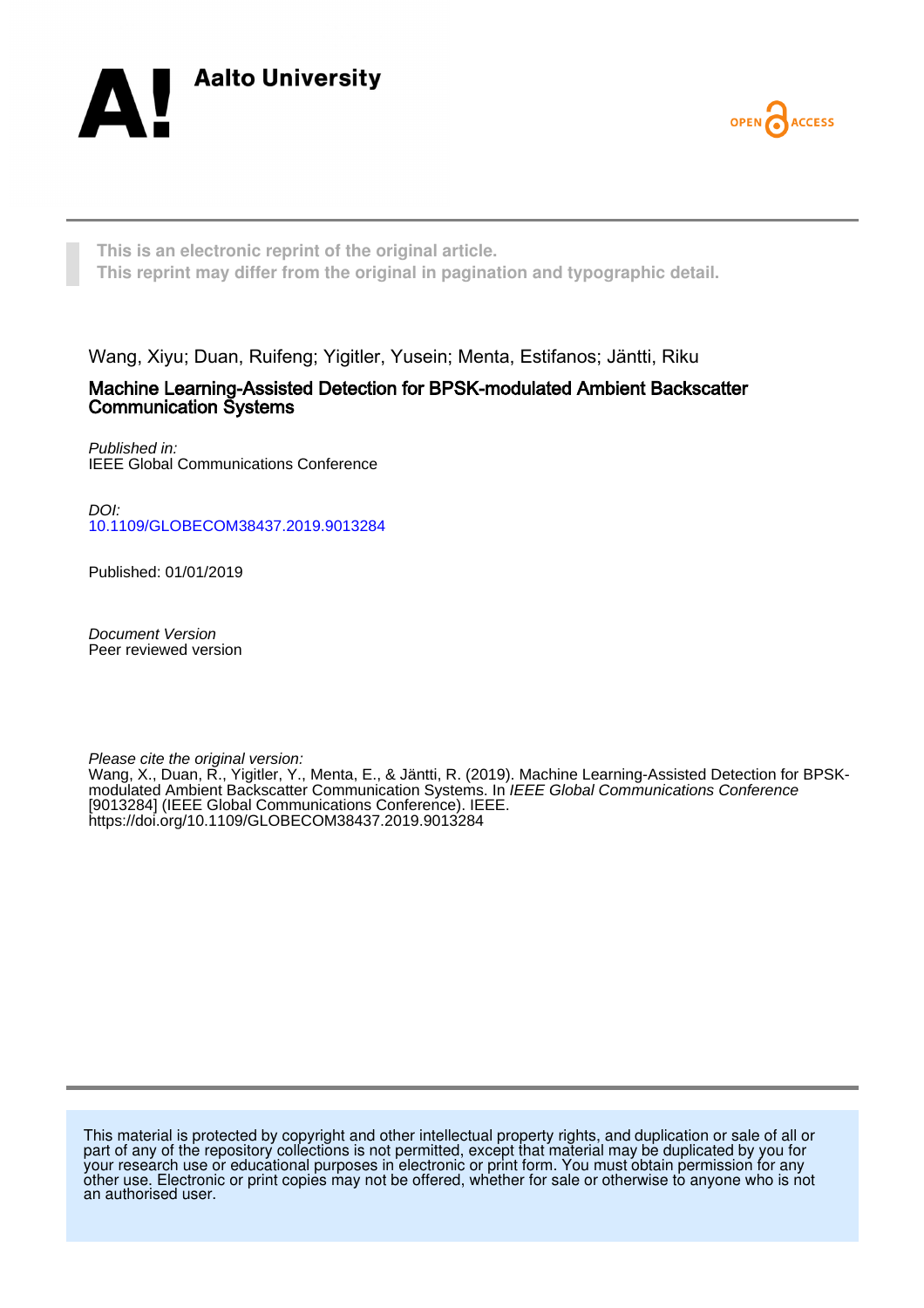# Machine Learning-Assisted Detection for BPSK-modulated Ambient Backscatter Communication Systems

Xiyu Wang, Ruifeng Duan, Hüseyin Yiğitler, Estifanos Yohannes Menta, and Riku Jäntti Department of Communications and Networking, Aalto University, Espoo, 02150 Finland. e-mail: {xiyu.wang; ruifeng.duan; yusein.ali; estifanos.menta; riku.jantti}@aalto.fi

*Abstract*—Ambient backscatter communication (AmBC), a green communication technology, is hampered by the continuously and extremely fast varying, strong and unknown ambient radio frequency (RF) signals. This paper presents a machine learning-assisted method for extracting the information of the AmBC device. The information is modulated on top of the unknown Gaussian-distributed ambient RF signals. The proposed approach can decode the binary phase shift keying backscatter signals encoded using Hadamard codes. This method extracts the learnable features for the tag signal by first eliminating the direct path signal and then correlating the residual signal with the coarse estimate of ambient signal. Thereafter, the tag signals are recovered by using the *k*-nearest neighbors classification algorithm. The recovered signals are decoded by a Hadamard decoder to retrieve the original information bits. We validate the performance using simulations to corroborate the proposed approach.

*Index Terms*—Ambient backscatter, classification algorithm, green communication, machine learning, signal detection.

#### I. INTRODUCTION

The generation of wireless communications is innovating with the advent of ubiquitous data transmission era that information are acquired and conveyed among devices, which is known as Internet-of-Things (IoT) [1]. The extensive connections and massive deployment of IoT sensors incur two main challenges naturally in wireless communication systems, namely the scarcity spectrum resource and power consumption. With this regard, ambient backscatter communication (AmBC) scheme stands out [2], since the tags do not have power-hungry amplifiers and do not need to generate own carrier signals. This technology has been considered one of 10 breakthrough technologies in green wireless communications by MIT Technology Review [3]. In AmBC systems, a passive tag senses and gathers information in the environment, and delivers these collected data by directly modulating on top of the ambient radio frequency (RF) signals, such as cellular network [4], WiFi [5], and digital video broadcasting - terrestrial (DVB-T) [6]. Hence, significant bandwidth efficiency enhancement can be obtained owing to the spectrum share of the AmBC system and the legacy system [7]. Possessing the aforementioned properties, AmBC technology is prone to become an important component of future sustainable IoT ecosystems.

To retrieve the information of the AmBC system, typical detectors, for instance, maximum likelihood and energy detectors have been investigated in literature for on-off-keying (OOK) based backscatter systems [8]–[10]. Authors in [8] have tackled the problems of detecting PSK-modulated tag signals by a maximum likelihood detector, where the corresponding decision regions have been obtained. In orthogonal frequency-division multiplexing (OFDM) systems, the presence of tag signals introduces frequency shift to the ambient signals. Hence, tag signals can be extracted by exploiting the cyclic prefix part [9] or guard bands between OFDM symbols [10]. However, energy detection usually introduces an error floor in high signal-to-noise ratio (SNR) regime [11] and requires high spreading gain to measure the power level. Also, the bit rate of the AmBC system is on the same or lower order of the OFDM symbol rate of the legacy system.

Meanwhile, the pervasive information interaction within large amount of devices will drive an exponential growth in wireless data traffic. The requirements of real-time and rapid processing of large volume data have been leading rise of implementing machine learning (ML) techniques to wireless communications [12]. Applying ML techniques to AmBC receiver designs has attracted much attention recently, such as regression analysis as means to estimate channels [13] and signal inference through exploring the patterns of received signal belonging to different classes [5], [14]. A decoder in [5] is proposed based on a unique slope pattern generated from smoothing of receiving WiFi signals by feature extraction process [15]. In [13], the authors have proposed a blind channel estimation scheme using the expectation maximization (EM) algorithm for an OOK-modulated backscattering system. Two EM-based constellation learning algorithms are proposed in [14] in both labeled and unlabeled contexts with the knowledge of the constellation set of the ambient RF signals.

Another challenging issue for the AmBC systems is that the direct path is orders of magnitude stronger than that of the backscattered path, since there are two (composite) paths of signals impinging to the AmBC receiver. This strong signal component of the legacy system drastically degrades the signal-to-interference-plus-noise ratio (SINR) of the AmBC signal<sup>1</sup>. Several methods have been proposed in literature to

<sup>&</sup>lt;sup>1</sup>In this work, we assume that the legacy and AmBC systems share the same frequency bands.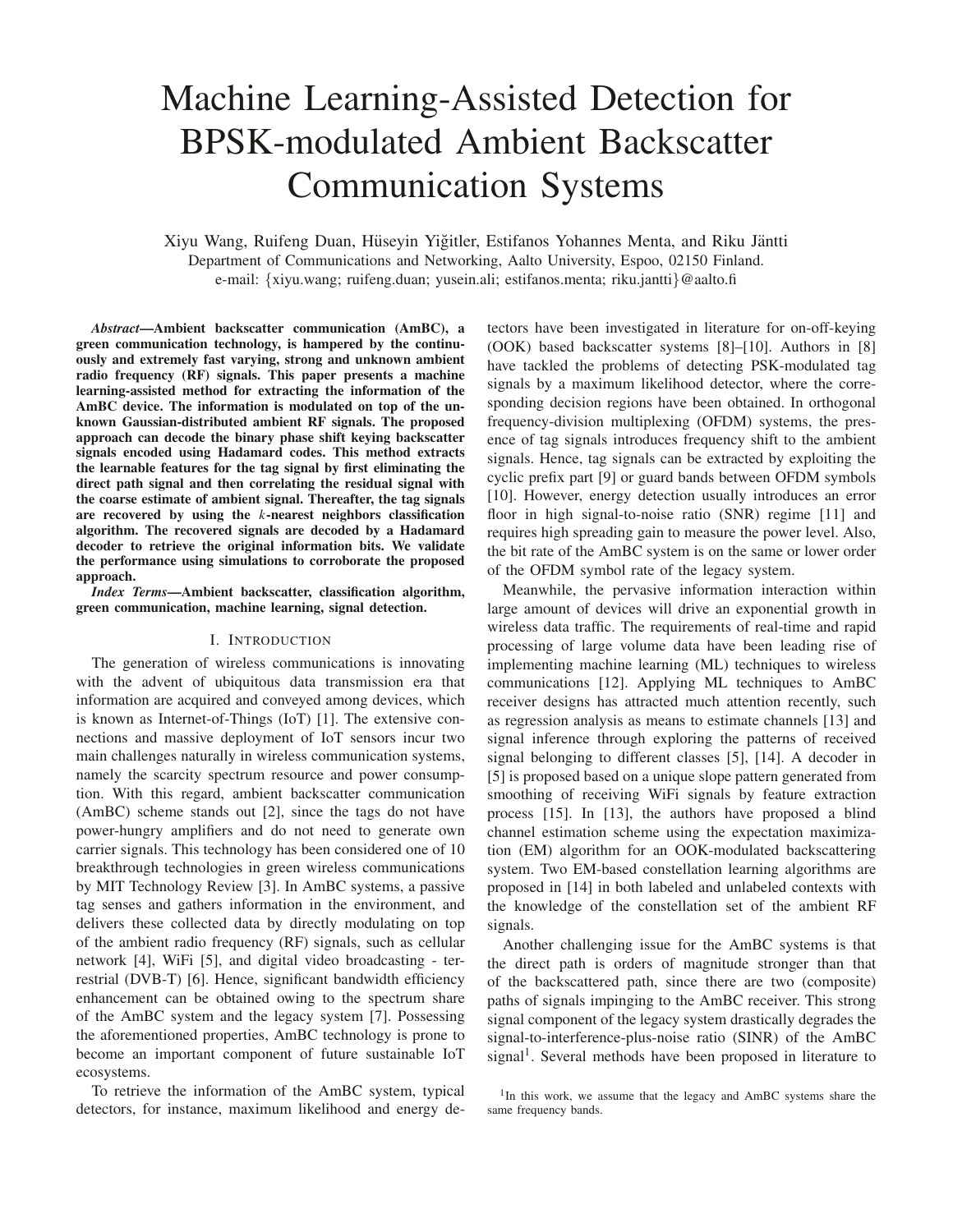handle this issue, for instance, [4], [14], [16]–[18]. Authors in [4] have used two receive antennas to mitigate the unknown direct path. In the theoretical analysis, the legacy signals are jointly decoded assuming that channel coefficients are available at the receiver [16]. The work [18] has designed a hybrid beamforming method to separate two paths in a multi-antenna scenario, which acquires spreading gain by using Hadamard codes [18]. Relying on the knowledge of the constellation set of the ambient RF signals at the AmBC receiver, [14] has applied EM-assisted methods to retrieve the OOK-modulated backscatter information.

Nevertheless, the requirement of the finite number of the ambient RF signal constellations known at the receiver hampers the detection performance. The considerably high-order constellation sets practically exist, for instance, in DVB-T and WiFi systems. In addition, since a legacy system has much higher data transmission rate than an AmBC system, the phase of the legacy system symbol varies rapidly from one to another resulting in very fast fading seen by the AmBC link.

To address the above challenges, we propose an MLassisted AmBC detector design that extracts learnable features by first treating backscattered path as interference and projecting the received signal to the orthogonal space of the direct path signal. Following the direct path interference elimination, the residual signal is augmenting in the signal space and correlating with the coarse estimate of ambient signal. We can apply ML classification algorithms towards the processed data to detect the tag signal. The following summarizes the main contributions of the proposed general ML-assisted method for AmBC systems which can operate with reasonable performance in terms of the bit error rate (BER).

- The proposed design does not require the knowledge of the ambient RF signal constellations, and the size of the constellations can be very large, for instance, going to be infinite.
- The AmBC device applies binary phase shift keying (BPSK) modulation in order to obtain higher spectral efficiency than OOK scheme.

The rest of the paper is organized as follows. The system model is outlined in Section II. In Section III, we present our proposed method, and Section IV shows the simulation results of our proposed method. Finally, Section V concludes the paper.

## II. SYSTEM MODEL

Consider a typical bi-static AmBC system model illustrated in Fig. 1. It consists of a legacy ambient source (Tx), a singleantenna backscatter device (Tag) and an *M*-antenna receiver (Rx). The *M* antennas form a linear array with antenna spacing  $\alpha$ . We consider that there are dominant paths between the Tx and the Rx, between the TX and the Tag, and between the Tag and the Rx. The key-hole property of the backscattered path drastically reduces the SNR of the tag signal at the Rx.



Fig. 1. An illustration of the AmBC systems.

Adopting a well-known path loss model, we represent the path losses of the direct path and the backscattered path as

$$
g = \frac{\lambda^2}{(4\pi d_0)^2}, \quad h = \frac{\lambda^2}{(4\pi d_1)^2 (4\pi d_2)^2},
$$

where  $d_i, i \in \{0, 1, 2\}$  denotes the distances of Tx-Rx, Tag-Rx and Tx-Tag, respectively, and  $\lambda$  is the carrier wavelength. Without loss of generality, we define  $\Delta = 10 \log_{10}(g/h)$  as the power difference between the direct path and the backscattered path.

Denote  $\varphi_g$  and  $\varphi_h$  as the angle of arrival (AoA) of dominant components of the direct path and the backscatter path, respectively. The directional cosines with respect to the receive antenna array are  $\Omega_i = 2\pi \alpha \cos \varphi_i / \lambda$ ,  $\forall i \in \{g, h\}$ . The unit spatial signatures at Rx antennas read

$$
\mathbf{a}_{i} = \frac{1}{\sqrt{M}} [1 \exp \{ j\Omega_{i} \} \cdots \exp \{ j(M-1)\Omega_{i} \}]^{H}, \forall i \in \{g, h\}.
$$
\n(1)

Then the direct channel vector and the backscattered channel vector are ready to be given as  $g = ga_g$  and  $h = ha_h$ , respectively.

We consider the AmBC tag adopting BPSK modulation scheme, i.e., the information symbol  $x \in \{-1, +1\}$ . The AmBC device consists of a Hadamard encoder to encode the backscatter information bits. A length- $n = 2<sup>r</sup>$  Hadamard codeword with order of *r* is obtained from a Hadamard matrix of  $n \times n$  over  $\{+1, -1\}$ . We consider systematic encoding that a length-*n* codeword has  $r + 1$  information bits with positions indexes of  $\{0, 2^0, 2^1, \dots, 2^{r-1}\}$ . Hence, maximum  $2^{r-2} - 1$ errors of each codeword can be corrected. The Hadamard code generator  $G_r$  with order  $r$  can be expressed as [19]:

$$
G_r = \begin{bmatrix} G_{r-1} & J_{r-1} \oplus G_{r-1} \\ 0 & 0 \cdots & 0, & 1 & 1 \cdots & 1 \end{bmatrix}, \quad r \ge 3, \qquad (2)
$$

where  $J_{r-1}$  and  $G_{r-1}$  have the same size,  $\oplus$  is the binary addition operator, and

$$
G_2 = \begin{bmatrix} 1 & 0 & 0 & 1 \\ 0 & 1 & 0 & 1 \\ 0 & 0 & 1 & 1 \end{bmatrix}, \quad J_r = \begin{bmatrix} 1 & 1 & \cdots & 1 \\ 0 & 0 & \cdots & 0 \\ \vdots & \ddots & \vdots \\ 0 & 0 & \cdots & 0 \end{bmatrix}.
$$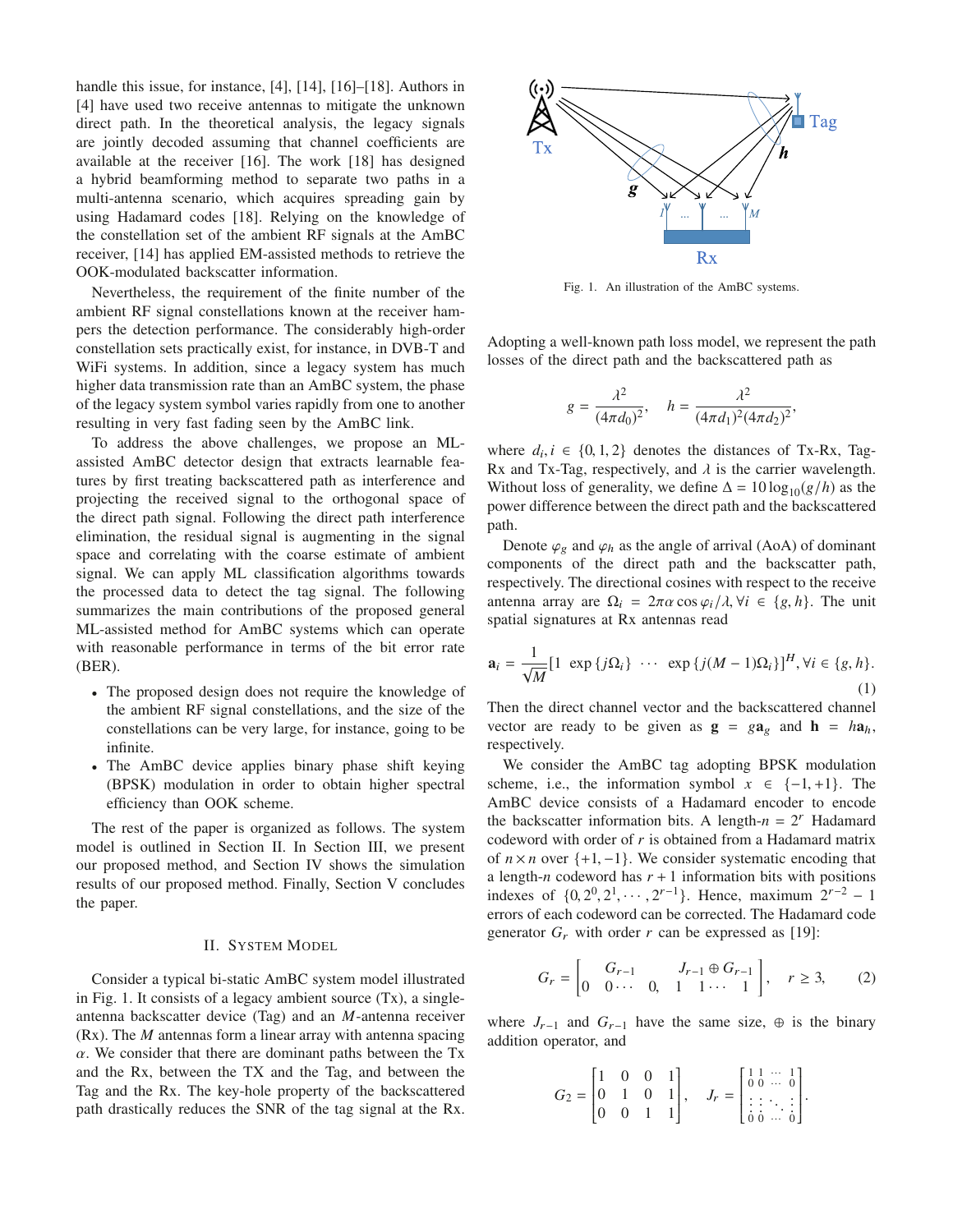

Fig. 2. The frame structure of tag signals over one CCT.

Define  $\mathbf{b}_r = \begin{bmatrix} b(0) & b(1) & \cdots & b(r) \end{bmatrix}$  as the information bits sequence of the AmBC system. The corresponding Hadamard codeword can be obtained from  $b_r$  as following

$$
\tilde{x} = b_r G_r. \tag{3}
$$

We take one channel coherent time (CCT) into consideration<sup>2</sup>, during which the channels are staying constant. Fig. 2 describes the frame structure of tag signals. An original sequence storing the tag information first is grouped into  $(r + 1)$ -bit segments and then encoded into a length*n* Hadamard codeword using (3). To form a frame, two length-*L* pilot sequences are prefixed to a codeword, which are associated to  $+1$  and  $-1$  and are known at the Rx. Without loss of generality, the total pilot sequence is set as  $x_1 = \cdots = x_L = +1, x_{L+1} = \cdots = x_{2L} = -1.$  Hence, the frame length *N* becomes  $2L + n$ , where  $n = 2^r$ , i.e.,  $N = 2L + 2r$ . A frame of the AmBC tag signal can be represented as  $\mathbf{x} = \begin{bmatrix} x_1 & \cdots & x_L & x_{L+1} & \cdots & x_{2L} & \tilde{\mathbf{x}} \end{bmatrix}$ .

Assume that the tag and the ambient source adopt the same data rate, and one CCT contains *N* samples. Denote  $s = [s_1 \cdots s_N]$  the ambient signal sample sequence, and  $s_i$  ∼ CN(0, 1),  $\forall i \in [1, N]$ . This is a practical assumption for OFDM systems [20]. We assume the ambient source signals are i.i.d over different samples. We consider that the ambient signal **s** is unknown at the AmBC receiver. In addition, the exact channel state information is not available at the AmBC receiver. Consequently, the received signal of the *i*-th sample  $y_i \in \mathbb{C}^{M \times 1}, i = 1, \cdots, N$  reads

$$
\mathbf{y}_{i} = \sqrt{\text{snr}} \left( \mathbf{g} s_{i} + \mathbf{h} s_{i} x_{i} \right) + \omega_{i}
$$
  
=  $\sqrt{\text{snr}} \left[ g \mathbf{a}_{g} s_{i} + h \mathbf{a}_{h} (s_{i} x_{i}) \right] + \omega_{i},$  (4)

where snr is the SNR of direct path, and  $\omega_i$  denotes the additive white Gaussian noise which is assumed to be uncorrelated at the receiver antenna elements, i.e.,  $\omega_i \in CN(0, I)$ .

## III. DETECTION DESIGN

The four-step detection design is presented in this section. Fig. 3 illustrates the workflow of the detection design. The strong direct path signal is eliminated through projecting the received signal into its orthogonal space. The second step is to augment the residual signal in the signal space and to remove partial influence of ambient signal. An ML classification algorithm is applied to classify the transmitted encoded bits of the tag, followed by the decoding of desired bits.



Fig. 3. Flowchart of the proposed ML-assisted tag signal detection scheme.

#### *A. Direct path interference elimination*

This subsection discusses the procedure of eliminating the strong direct path interference. To effectively extract the tag signal, the strong direct path interference needs to be eliminated beforehand in order to increase the SINR of the backscattered ambient signal. We apply a conventional Bartlett beamforming to estimate the AoA of backscattered path,  $\varphi$ <sub>o</sub>. Bartlett searches a direction that magnifies the output power [21], which can be written as

$$
\hat{\varphi}_g = \max_{\varphi_g} \frac{\mathbf{a}_g^H \mathbf{R} \mathbf{a}_g}{\mathbf{a}_g^H \mathbf{a}_g},\tag{5}
$$

where **R** denotes the sample covariance matrix of the received signal. With the estimated AoA  $\hat{\varphi}_g$ , the unit spatial signature is ready to be given based on (1) expressed as  $\hat{\mathbf{a}}_g$ , and  $||\hat{\mathbf{a}}_g||^2 = 1$ . Then we eliminate the direct path interference by projecting the received signal into an orthogonal space, which gives the residual signal

$$
\mathbf{r}_{i} = \left(\mathbf{I} - \frac{\hat{\mathbf{a}}_{g}\hat{\mathbf{a}}_{g}^{H}}{||\hat{\mathbf{a}}_{g}||^{2}}\right)\mathbf{y}_{i} = \left(\mathbf{I} - \hat{\mathbf{a}}_{g}\hat{\mathbf{a}}_{g}^{H}\right)\left[\sqrt{\sin h\mathbf{a}_{h}(s_{i}x_{i})} + \tilde{\omega}\right],
$$
 (6)

where  $\tilde{\omega}$  includes the remaining direct path interference as well as the projected Gaussian noise. The coarse estimate of ambient signal is given by

$$
\hat{s}_i = \hat{\mathbf{a}}_g^H \mathbf{y}_i. \tag{7}
$$

 $2$ We assume that the CCT is the same as one AmBC tag frame which is equal to the total length of the training pilots and one codeword.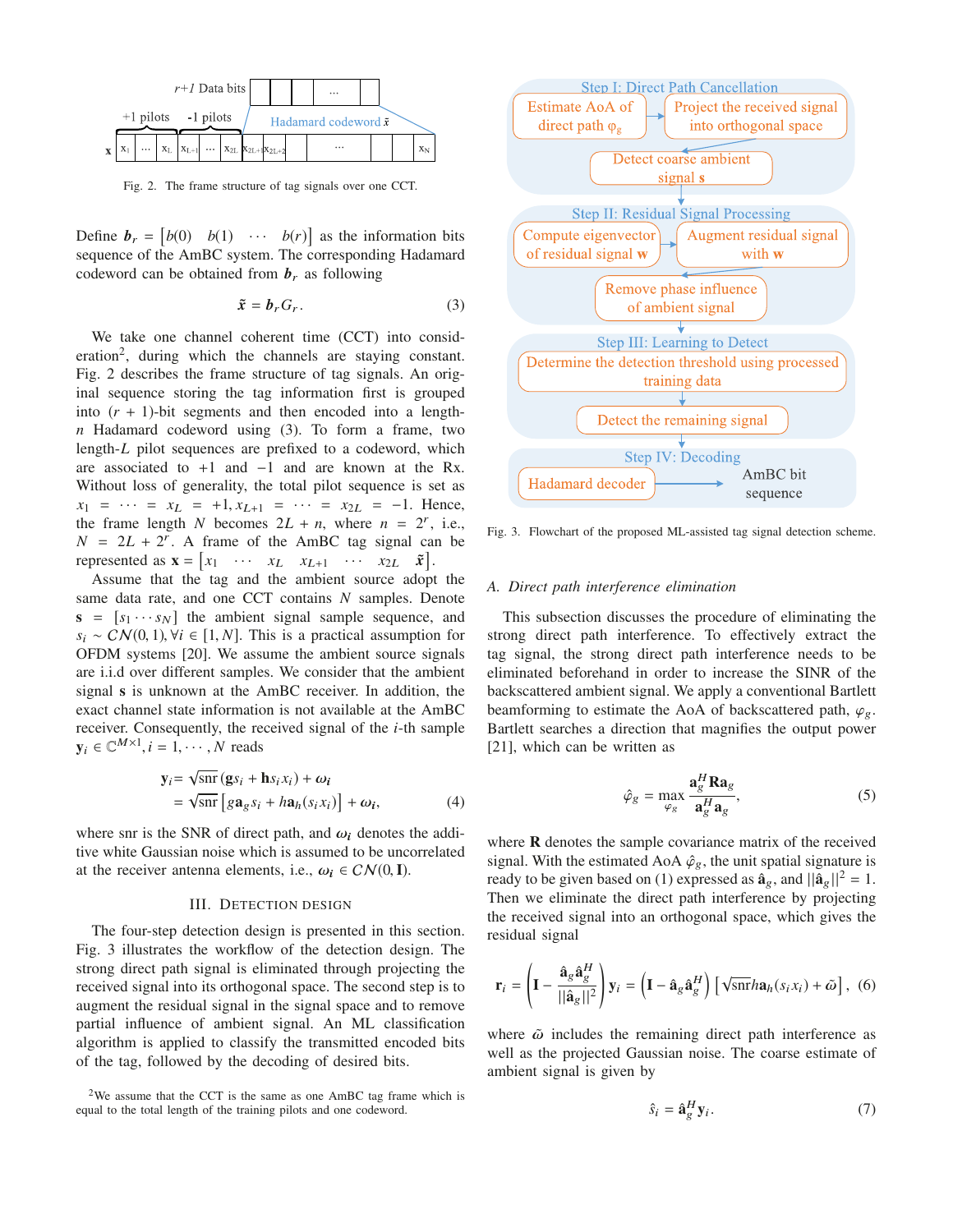

Fig. 4. Visualization of the processed training samples given  $SNR = 28$  dB,  $L = 50$  and  $d_1 = 3$  meters. The decision regions are marked while adopting the SVM algorithm with RBF kernel.

|    | Algorithm 1 kNN for obtaining distorted codewords       |
|----|---------------------------------------------------------|
|    | 1: <b>Input:</b> $v$ , $L$ , and $k$                    |
|    | 2: labels $(1 : L) = +1$ , labels $(L + 1 : 2L) = -1$   |
|    | 3: for $i = 2L + 1$ to N do                             |
| 4: | for $j = 1$ to 2L do                                    |
| 5: | $dist(i, j) =  v_i - v_i ^2$                            |
| 6: | end for                                                 |
|    | Find k neatest neighbors: Nk = $\min_i$ dist(i,j)<br>7: |
| 8: | $\hat{w}(i - 2L) \leftarrow$ most votes from labels(Nk) |
|    | $9:$ end for                                            |
|    | 10: <b>Output:</b> $\hat{w}$                            |

## *B. Process of Residual signal*

Given the residual signal expressed as (6), we calculate the equivalent beamformer

$$
\mathbf{w} = \left(\mathbf{I} - \hat{\mathbf{a}}_g \hat{\mathbf{a}}_g^H\right) \mathbf{a}_h, \tag{8}
$$

which coincides with the largest eigenvector of sample covariance matrix of residual signal. Then performing beamforming yields

$$
u_i = \mathbf{w}^H \mathbf{r}_i. \tag{9}
$$

Since the ambient signal has been estimated during the first step, we can roughly eliminate the phase uncertainty of the ambient signal by

$$
v_i = (\hat{s}_i^H u_i)/||\hat{s}_i||^2 = \frac{\mathbf{y}_i^H \hat{\mathbf{a}}_g \mathbf{a}_h^H \left( \mathbf{I} - \hat{\mathbf{a}}_g \hat{\mathbf{a}}_g^H \right) \mathbf{y}_i}{||\hat{s}_i||^2}
$$
(10)

# *C. Learning to Detect*

In the previous section, the channel estimates and the ambient signal can be generally inaccurate. This section introduces an ML classification algorithm to cluster the received tag signal samples.

As the processed signal  $\mathbf{v} = [v_1, \dots, v_N]$  is a complex vector, we treat the real and the imaginary part of **v**, i.e.,

 $(\mathcal{R}\{\mathbf{v}\}, \mathcal{I}\{\mathbf{v}\})$ , as two features. Fig. 4 visualizes two length-50 pilot sequences, each of which is associated to a class label  $+1$  or  $-1$ , respectively<sup>3</sup>. In the feature space, the processed signal **v** falls into two clusters. This encourages us to apply classification algorithms for tag signal extraction. These two length-*L* pilot sequences are utilized as training sets to decide the threshold for differentiating two clusters and further decoding the desired information bits.

*Remark*: There are several candidates for classifiers, such as linear classifier, support vector machine (SVM) and *k*nearest neighbors (kNN). Considering the AmBC systems, there exist outliers especially for the low-SINR situation of the backscattered signal so that the linear classifiers are not suitable in our design. Moreover, a short pilot sequence should be designed in order to improve the throughput of the Tag. However, a short training set produces uncertain decision hyperplanes of SVM. And SVM becomes unstable because the support vectors can be significantly affected by the outliers. In Fig. 4, we also depict the decision regions of two classes while applying the SVM algorithm with the radial basis function (RBF) kernel. It can be readily observed that the non-linear SVM generates inaccurate classifications of tag signal. Hence, we apply kNN algorithm for classification.

Specifically, all 2*L* training examples are stored. In order to classify a new unlabeled sample, distances between this new sample and 2*L* training sets are calculated. The new data is assigned to the class which owns plurality votes among *k* selected nearest neighbors. The major process of kNN is presented in Algorithm 1 where  $\hat{w}$  denotes the distorted received codeword over  $\{+1, -1\}$  obtained after classification. Note that there is a tradeoff between the number *k* and the performance of the kNN method. The selection of *k* is datasetdependent. A higher value of *k* has less chance of error. However, it leads to unclear decision boundaries.

# *D. Hadamard decoder*

After obtaining the distorted codewords  $\hat{w}$ , a Hadamard decoder [19] is applied to retrieve the original AmBC information bits. We calculate  $\tilde{w} = \hat{w} \mathcal{H}_n$ , where  $\mathcal{H}_n$  denotes an  $n \times n$  Hadamard matrix,  $n = 2^r$ , *r* is the codeword order, and  $2^{r-2}-1$  errors of each codeword can be corrected. We consider  $r \geq 3$  in this paper. Define *t* be the index of the maximum value of  $|\tilde{w}|$ . The corrected codeword reads

$$
\hat{x} = \begin{cases} 2(\text{mod}(2\mathcal{H}(1,:) - \mathcal{H}(t,:), 3)) - 1, & \text{for } \tilde{w}(t) \ge 0 \\ 2(\text{mod}(2\mathcal{H}(1,:) + \mathcal{H}(t,:), 3)) - 1, & \text{for } \tilde{w}(t) < 0, \end{cases}
$$

where mod denotes the Modulus operator. The decoded information sequence can be retrieved from  $\hat{x}$  by selecting the information bits with positions indexes of  $\{0, 1, 2, \dots, 2^{r-1}\}.$ Finally, after retrieving all the transmitted information bits, the bit error rate of the AmBC system can be readily obtained.

<sup>&</sup>lt;sup>3</sup>This figure is taken from one CCT. Note that positions of the clusters vary with channel conditions and the SNR of legacy system.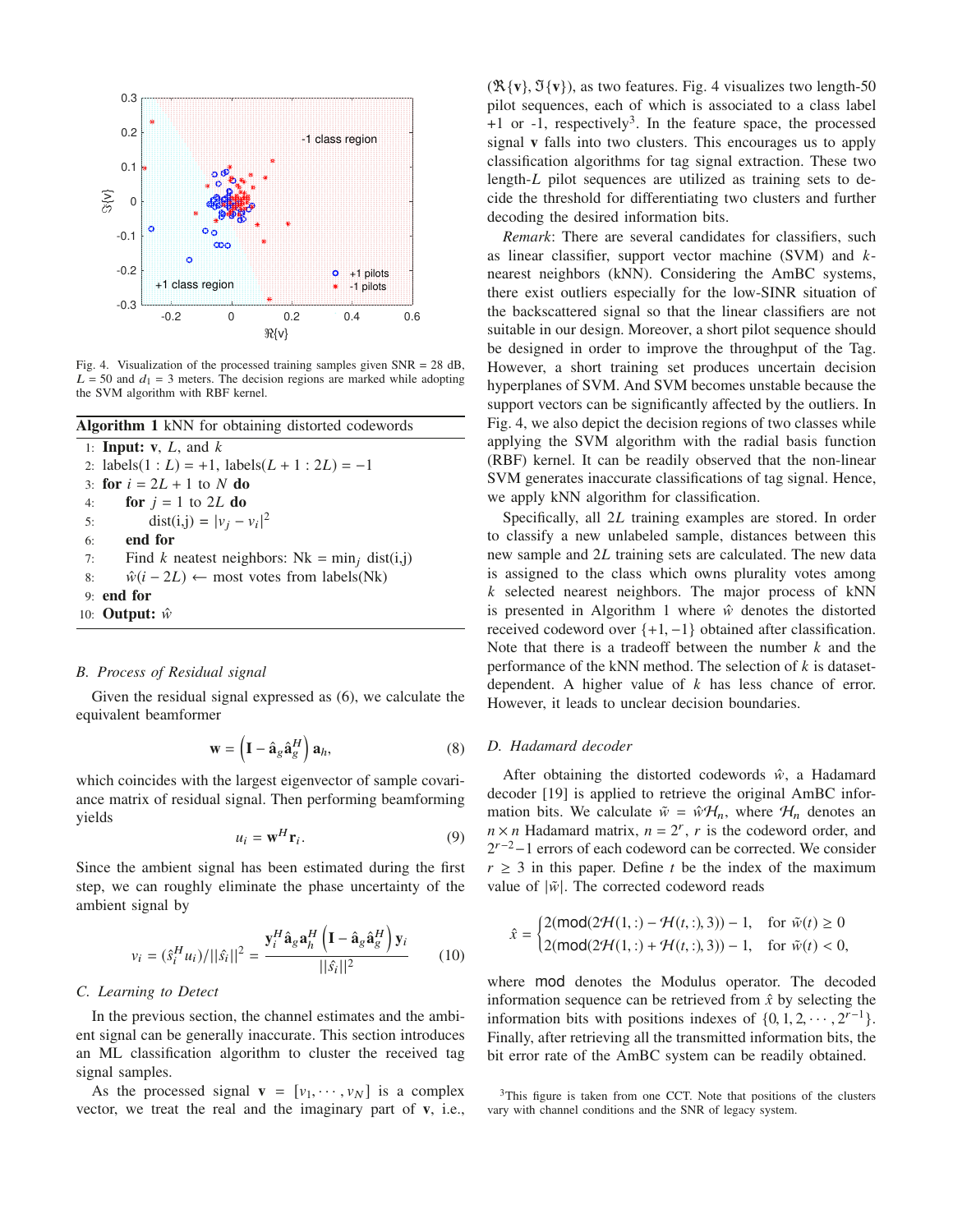

Fig. 5. AmBC BER as a function of the SNR of the legacy system (direct path) using kNN learning algorithm. The Hadamard codeword has a length of  $n = 2^{10}$ . The size of training dataset  $L = n$ . The solid/dashed lines show the scenarios without/with considering phase distortion at the receiver, respectively.

## IV. NUMERICAL RESULTS

In this section, simulation results are provided to validate the performance of the proposed detection method. We consider a practical scenario that the carrier frequency of ambient RF source is 500 MHz and the required minimum SNR is approximately 20 dB at the cell edge, for instance, DVB-T systems. Recall that the power of the direct path is orders of magnitude stronger than that of the backscattered path. We set the distance between the Tx and the Rx  $d_0$  being 1000 meters and the distance between the backscatter and the Rx *d*<sup>1</sup> being 2, 3, and Process the Residual signal 4 meters. The relevant power differences between two paths are illustrated in Table I. We consider that the linear receive antenna array has  $M = 8$  elements with half-wavelength antenna separation, i.e.,  $\alpha = \lambda/2$ . The Tx is located at the direction of 82°, while the Tag is at 120°(The directions affect the results when using linear antenna array). We consider that the Tag adopts BPSK modulation scheme and has no channel state information. We choose  $k = 5$  closest neighbors for the kNN algorithm. The standard variance of the phase distortion at the receiver, for instance, caused by the ADC converter,  $\sigma$ , is set to 0.03491 in radians. All results are obtained by averaging over  $10<sup>5</sup>$  Monte Carlo realizations (AmBC frames).

TABLE I POWER DIFFERENCE BETWEEN TWO PATHS WITH  $d_1$ 

| neter)<br>$a_1$ |  |  |
|-----------------|--|--|
|                 |  |  |

Fig. 5 depicts the BER of the proposed design as a function of the direct path SNR. The size of training set (associated to one backscatter symbol, i.e.,  $+1$  or  $-1$ ) is equal to the length of codeword, i.e.,  $L = n = 2^r = 1024$ . The solid curves show that there is no phase distortion (PD) at the receiver, while the dashed ones represent the practical scenarios with



Fig. 6. AmBC BER as a function of the Hadamard code order  $r = \log_2 n$ which is an integer. The size of training dataset  $L = n$ . The received SNR of the legacy system (direct path) is set to 28dB.

phase distortion. It is clear that a small distance increment between the backscatter and the receiver results in huge performance loss. In addition, the proposed approach eliminates the error floor issue existing in traditional energy detection (for amplitude modulation schemes) in high SNR region, for instance, as the SNR of the direct path exceeds approximately 24 dB and  $d_1 = 2$  meters, all backscatter information bits can be retrieved without error (we transmitted  $11 \times 10^5$  bits, i.e, number of realizations  $x(r + 1)$ , and did not detect an error.).

Fig. 6 illustrates the BER as a function of Hadamard code order *r* provided the SNR of the direct path at the receiver being 28 dB. The size of training set of one backscatter symbol is equal to the length of codeword, i.e.,  $L = n = 2^r$ . It is clearly shows that using longer codeword is required to improve the BER. In Fig.7, we show the BER as a function of the length of a training sequence *L*, which is an integer. The Hadamard code order is set to  $r = 10$ . The received SNR of the legacy system (direct path) is set to 28dB. Observed from the curves, increasing the training set length also can improve the BER, since a longer training set provides more samples for the classifier.

#### V. CONCLUSION

In this paper, we proposed a detection method of the tag signal based on ML techniques, using classification algorithm, kNN. Considering the legacy system operating with normal SNR regime, the design enables the AmBC system to retrieves the BPSK-modulated information with practically acceptable performance without having the knowledge of the channel information and the constellations of the legacy system. This promotes the applications of AmBC in practice. Although this method was assumed based on a simple system model, it can be extended to more complex settings, such as higher order modulation schemes and multiple-tag scenarios, which are our future research direction.